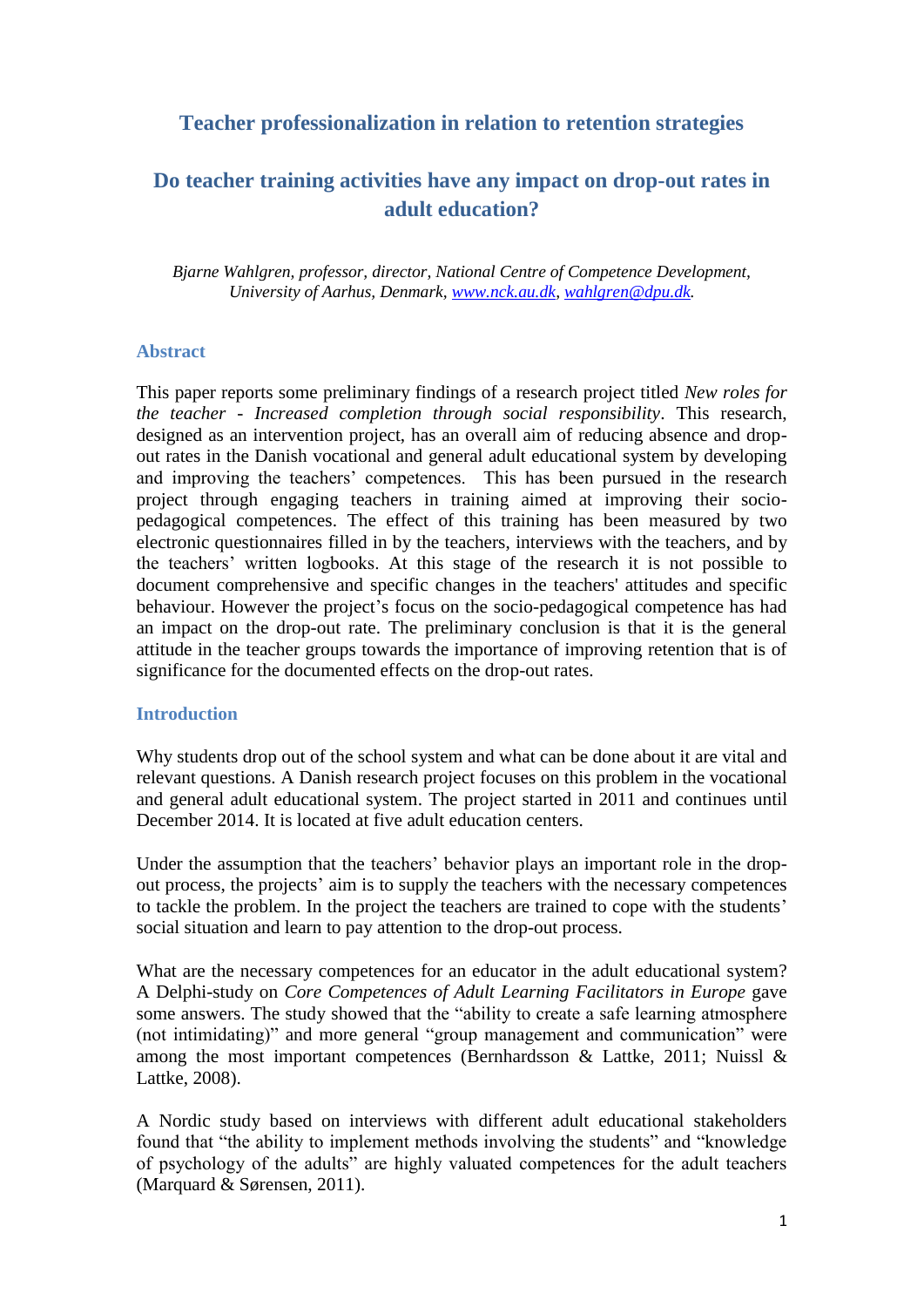Based on these results it may be assumed that the ability to focus on the social climate in the learning environment is a vital part of the adult educators' competence-profile.

The effect of teacher training programmes on the development of teachers' competence and for the teachers' practices has been shown in some studies (Wahlgren, 2011; Larsen & Wahlgren, 2010; Goldschmidt & Phelps, 2010; Smith et.al., 2003; Beltzer, 2003).

There is research on the effect of the development of teachers' competence for the students' academic performance and outcomes (Antoniou & Kyriakides, 2013; Duffield, Wagemana & Hodge, 2013; Dekker-Groen, van der Schaaf & Stokking, 2012; Lancaster & Milia, 2012; Rotgans, & Schmidt, 2011; Bruce et.al., 2010; Harris & Sass 2010; Kerka, 2003). However, most of this research is directed at primary, secondary and high school teaching. Few studies are directed at teachers and teacher training in adult education.

Existing research has identified a number of factors that are of significance for absence and drop-out rates (Jeffrey et.al., 2011; Lamb et. al., 2011; Rumberger & Lim, 2008, Rumberger, 2011, Rumberger & Rotermund, 2012), though some studies call for more systematic research (Valentine et.al., 2011). The factors can be divided in three categories: the students' background and engagement (Bragt et.al., 2011; Lamote et.al., 2013), study environment (Fincher, 2010), and teachers' competences (Lippke, 2012).

Based on this research it may be assumed that the development of teachers' capability to generate positive social relation with a focus on each student's performance will have a positive effect on the student's engagement and reduce drop-out.

As a consequence it may be assumed that if teachers' competences, particularly the socio-pedagogical competence, increase it will reduce absence and drop-out rates. It may also be assumed that this competence could be achieved through training programmes for teachers.

Thus the project investigates to what degree training of adult education teachers leads to a decline in the adult student's absence and drop-out rate.

## **Research design**

The project was designed as an intervention project. The intervention consisted of development of the socio-pedagogical competencies of the teaching staff at five adult education centres. In the project we define socio-pedagogical competence as the ability to use and integrate knowledge of the students' precondition in the interplay with the students. Thus it concerns the teachers' ability to obtain knowledge of the students' proficiency and social and psychological preconditions and act according to that inside the classroom and outside, e.g. commending the students behaviour in the class or texting students in the morning to make sure that they turn up for school. The concept encompasses a classroom management perspective and the ability to obtain a positive and stimulating learning environment.

To obtain these competences the teachers participated in a training program. The teachers' competence development program includes three courses: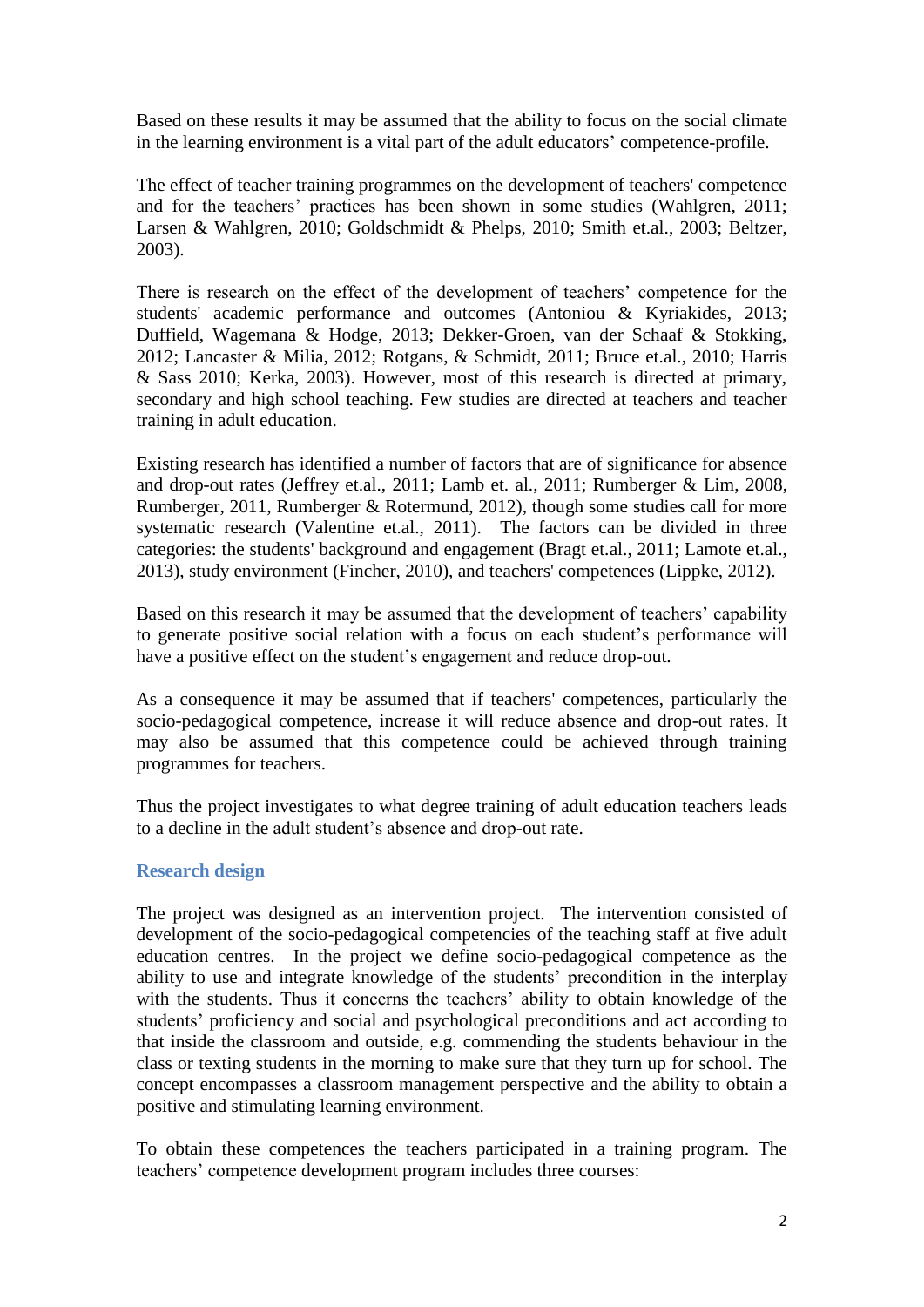- 1. Knowledge of students: the teachers are trained to analyse the students' preconditions for participating in the study program and to plan and accomplish their teaching in accordance with that.
- 2. Conflict management: the teachers are trained to handle conflicts in the classroom more efficiently and to develop and maintain a positive learning environment.
- 3. Cooperative learning: the teachers are trained to use cooperative learning method as part of their teaching and to activate the students and make them feel comfortable cooperating in fixed social structures.

Each course took two days. The total training program was accomplished over a period of 10 months. Approximately twenty teachers from each centre were directly involved and participated in the program. The remaining part of the teachers, which means about eighty teachers at each centre, were involved in the competence development process in different ways based on the principle of knowledge sharing in companies. The project was presented for the total group of teachers at two staff meetings where the focus on retention was highlighted. At the second meeting the trained teachers shared the knowledge and skills they have achieved in the training program with the rest of the teacher group. At the centres working groups were established to discuss how to implement the new competences and the focus and aim of the project. The teachers' involvement in these working groups differs from centre to centre. The research group have no exact information on how much each teacher attended these working groups.

The training program and the knowledge sharing activities were planned to provide the total group of teachers with enhanced socio-pedagogical competences. It was assumed that enhanced socio-pedagogical competences would lead to more comprehensive socio-pedagogical activities in the teachers' teaching activities. It is assumed that teachers' competence development would lead to a changed attitude towards the sociopedagogical competence; e.g. to a change in behaviour towards the individual student, and to a changed pedagogical behaviour in the classroom. These socio-pedagogical activities were in the end expected to reduce absence and drop-out.

On basis of these assumptions the following research questions were examined:

- 1. Which competence do teachers develop through participation in the training program and the knowledge sharing activities?
- 2. Is the competence converted into (new) socio-pedagogical activities?
- 3. Does the teachers' competence development contribute to reduce the absence and drop-out rate?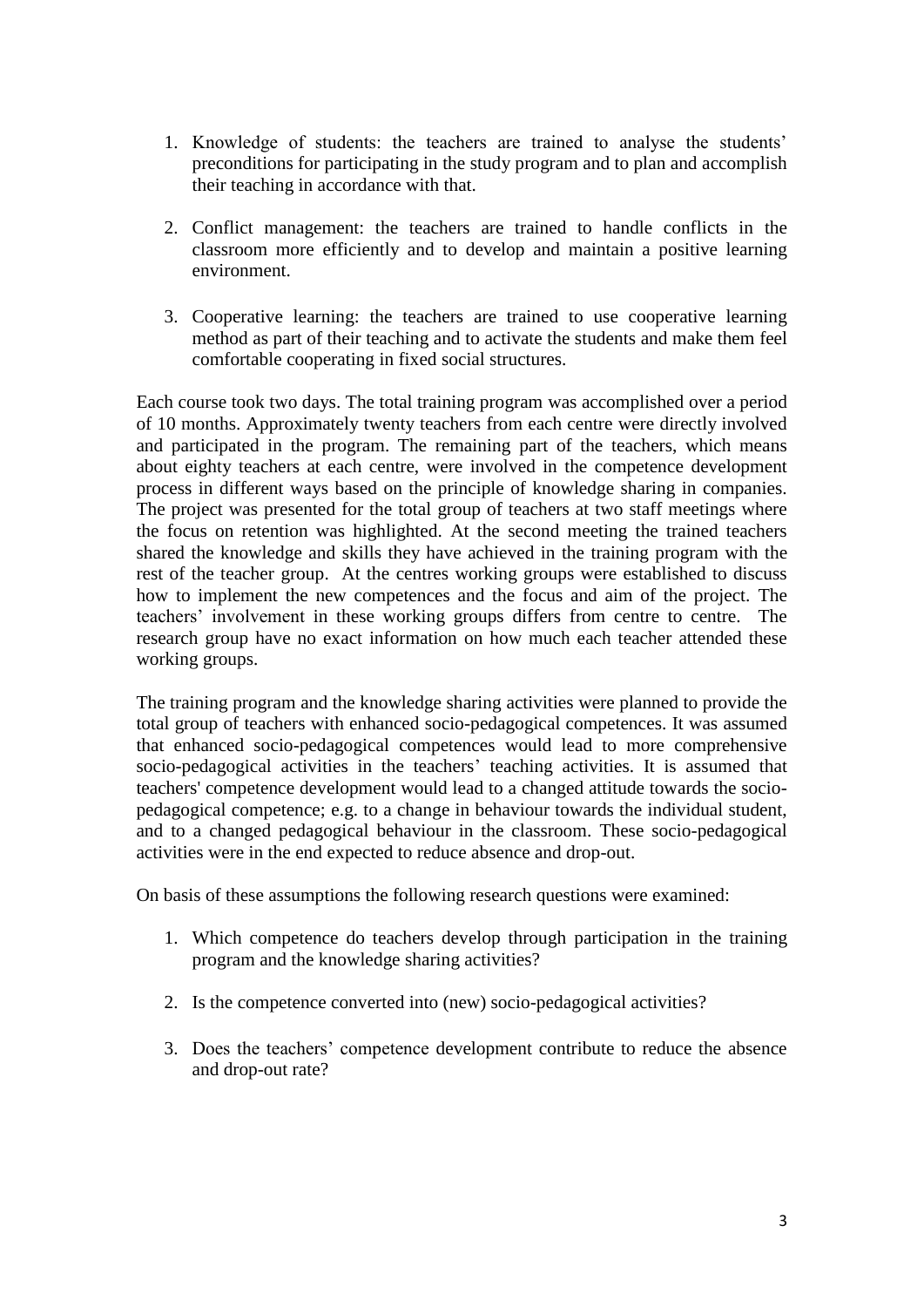## **Data collection**

The data collection for this study included data sets containing descriptions of the training program, an electronic questionnaire aimed at teachers, knowledge of the scope, the content of the teachers' new and more comprehensive socio-pedagogical activities (interviews and logs), and systematic registrations of the students absence and drop-out rates.

*The electronic questionnaire for teachers.* The development of the teachers' sociopedagogical competence and the extent of their socio-pedagogical activities were measured through two questionnaires. The first questionnaire was administered at the very beginning of the project, and the second questionnaire the following year.

All teachers employed at the centres (a total of 494 teachers) constituted the total research population and received the questionnaire. For practical reasons it was not possible to separate teachers who took part in the training program from teachers who did not. The response rate was 75% the first year. The following year the response rate was 72%.

Both times the teachers were asked to consider the extent to which they felt they had sufficient competences in relation to nine types of actions, e.g. 'giving students a word of approval in relation to the actual school performance', or 'giving personal feedback to an active student', or 'providing a student with personal advice in relation to the study progress', or 'talking to a student about his or her private social situation outside the school'. They could answer in five categories from 'excellent' to 'need to be better'.

They were also asked to consider to which extend they actually performed these activities. They were asked to enumerate how often they, e.g. 'gave personal feedback to an active student', or 'provided a student with personal advice in relation to the study progress'. They were asked to indicate if it was within the last week, within the last month, or if it was even less frequent.

Finally they had to state the relative composition of their own competences as regards to academic competence, didactical competence, and socio-pedagogical competence. Similarly, they were asked to assess how they regarded the ideal proportional distribution of these competencies. The teachers were asked to distribute a total amount of 100 points between the three categories according to how important they felt that the three competences were.

*Interviews and logs.* Knowledge of the scope and the content of the teachers' new and more comprehensive socio-pedagogical activities were collected through two data sources, interviews, and logs.

Interviews with 16 teachers were completed. The respondents were appointed by the management on basis of the level of involvement in the development process. All of the interviewed teachers had attended the training program. The interviews were conducted as semi-structured interviews with open end response possibilities. There were three main themes in the interview: 1) a description of completed educational initiatives seen from the teacher's perspective, 2) perceptions of what the teachers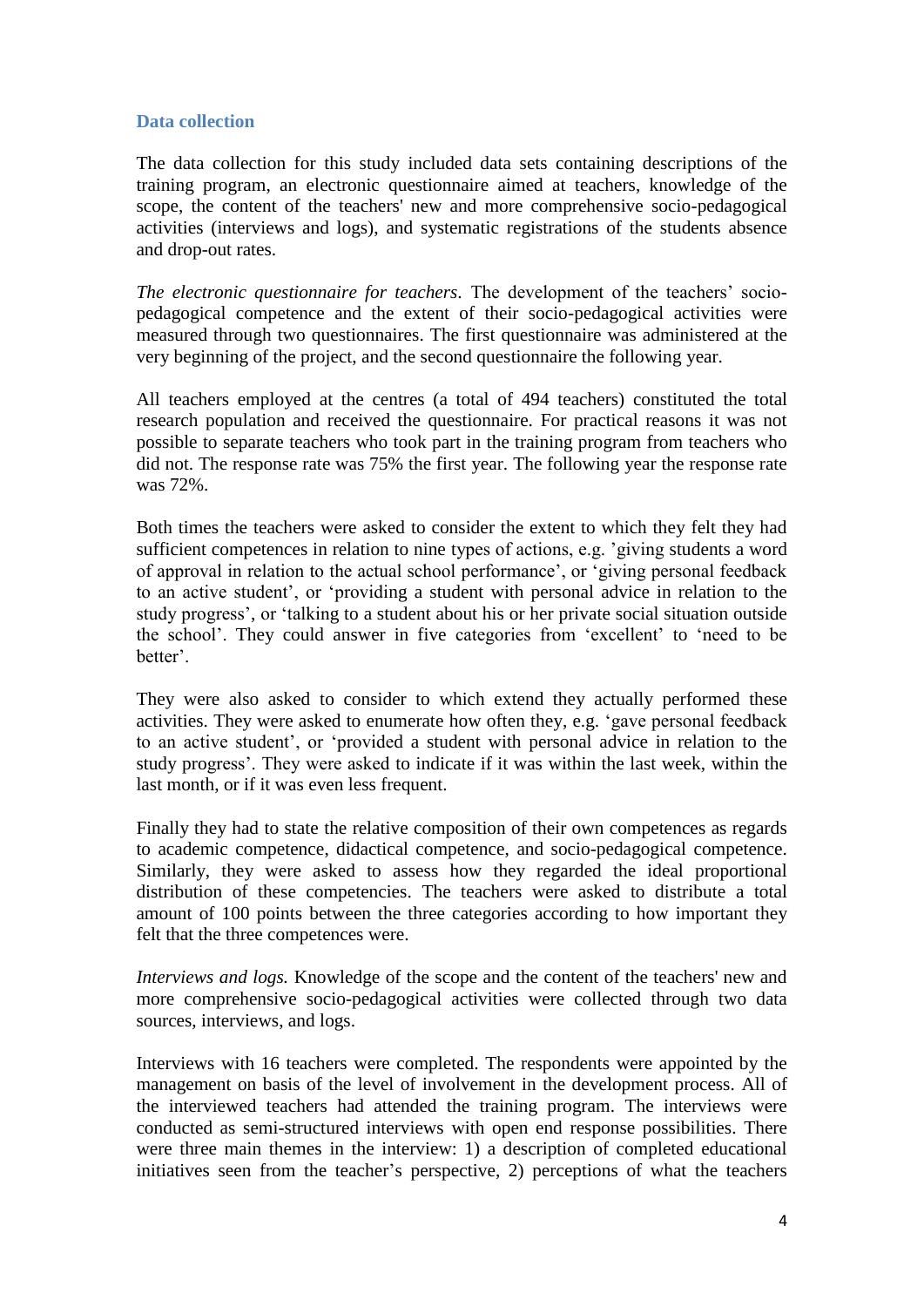learned in the program, and 3) what new socio-pedagogical initiatives the teachers took after they had completed the program. The interview lasted for about one hour.

Ten teachers produced written logs over a period of eight weeks. One log entry was to be completed each week. The teachers participating in this part of the survey had also been appointed by the management based on their activity in the project. All ten participants had completed the program. The logbook had to describe three items: 1) the socio-pedagogical activities which the participants carried out during their teaching, 2) the effects which the teachers assessed that the activities had on the participants and their absence and drop-out rates and 3) to what extent these sociopedagogical activities were new in relation to what they used to do, and to what extent the activities related to the competence development which the teachers had completed.

*Systematic registration of absence and drop-out.* The data also included a systematic registration of absence and drop-out rates in a cohort on more than 10.000 students. The actual number of students changes from year to year. In each of the five centres, the absence rate was systematically registered during the course of the year. At the end of the school year the drop-out rates were registered. Absence as well as drop-out rate was calculated after a common standard for the five centres. Because information about absence and drop-out rates for the preceding two years is available it is possible to compare years and to compare between the five centres.

## **Findings**

At present the overall result of the project – a year and a half after the beginning – is that there is much less impact than assumed if you look at the teachers' perceptions of their own socio-pedagogical competences and at the teachers' actual performance. However we find a significant decline in the drop-out rates.

*The impact on the teacher's performances.* The teachers' perceptions of their own socio-pedagogical competence, which was registered via the questionnaires, indicated that the teachers all in all felt rather competent from the beginning of the project. Only among 20% to 50% felt that they could improve their competences 'a little' or 'some' – depending on the actual activity. The activity that teachers felt they least had to improve was the competence to 'give guidance to a student you don't like'. Only 15% of the teachers felt that they had to improve this competence. Conversely 30% of the teachers felt that they needed to be better at 'talking to a student about his or her private social situation outside the school' and 56% of the teachers indicated that they had to be better at 'creating social networks between the students'.

It was expected that after having participated in the competence development activities the teachers would feel more able to cope with the socio-pedagogical activities and they would regard themselves more competent. However the data show that the teachers' perception of their own competence-level was almost unchanged. The perception of their competencies had not changed in the course of the year in which the competence development process had run. Only in one (of the nine measured items) we found a significant change, namely at the ability to 'talking to a student about his or her private social situation outside the school'. The perception of need for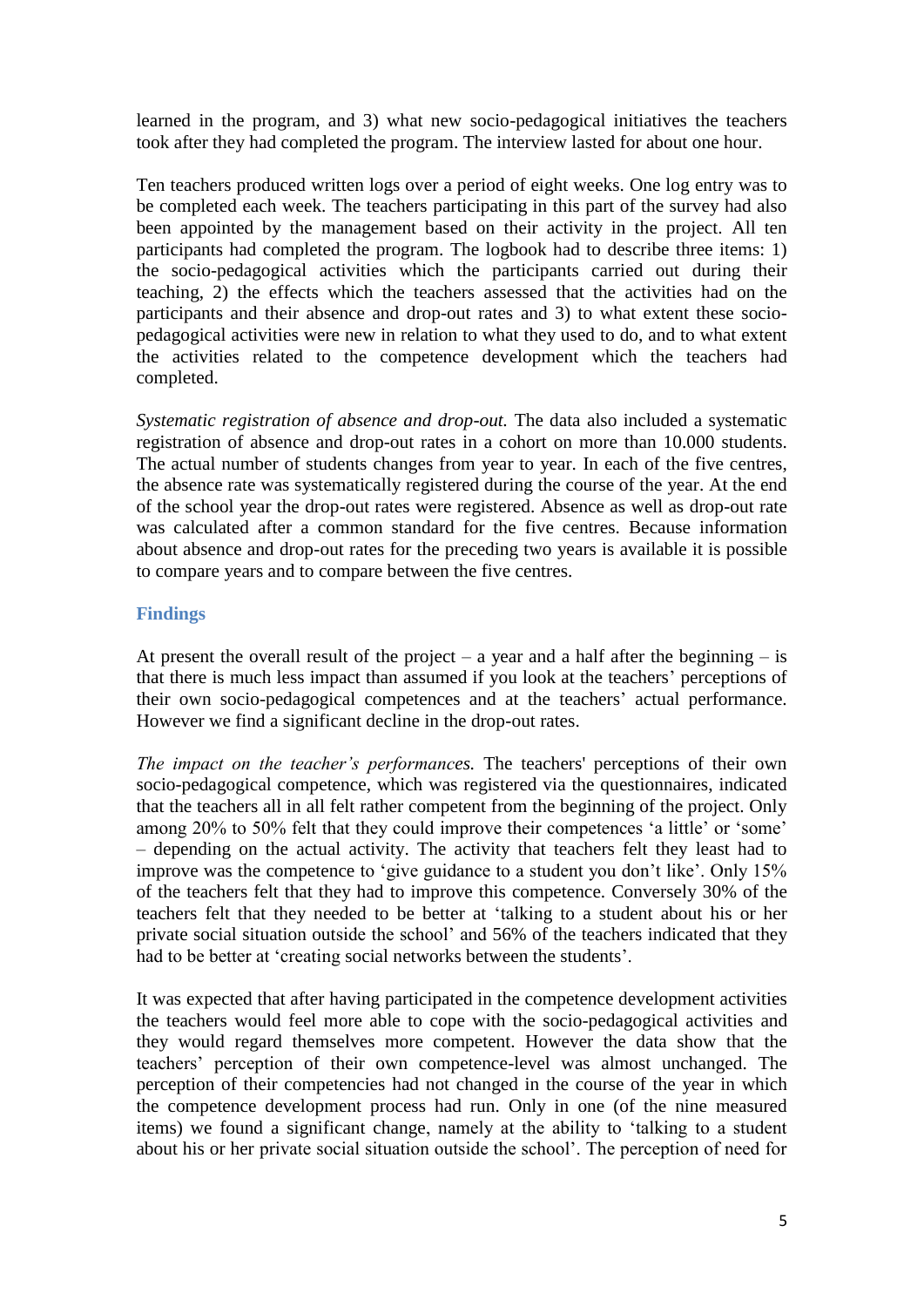development of that competence has declined from 30% to 20% of the teachers (Table 1).

| $(N = 479)$                                                                                  | "I am very<br>good" and "I<br>have more<br>than sufficient<br>competences" | "I have<br>sufficient<br>competences" | "I could<br>become a little<br>better" and "I<br>could become<br>somewhat<br>better" |
|----------------------------------------------------------------------------------------------|----------------------------------------------------------------------------|---------------------------------------|--------------------------------------------------------------------------------------|
| Ability to talk to a student about<br>his/her private social situation<br>outside the school |                                                                            |                                       |                                                                                      |
| Spring 2012                                                                                  | 42 %                                                                       | 28 %                                  | 30%                                                                                  |
| Spring 2013                                                                                  | 46 %                                                                       | 34 %                                  | 20 %                                                                                 |
| $X^2(2) = 5,849, p < 0,05$                                                                   |                                                                            |                                       |                                                                                      |

**Table 1**: Development of teachers' perception of their socio-pedagogical competences

With regard to the teachers' socio-pedagogical activities, there are only two of eight possible activities which have increased significantly. These are: 'giving a student a word of approval in relation to the actual school performance' and 'giving personal feedback to an active student' (see table 2). These two activities – both related to school performance - were more frequent after the teachers' competence training. However, we could not find any changes in the more personal or social oriented activities.

**Table 2**: Development of frequency in teachers' socio-pedagogical activities

|                                                    | <b>During</b> | <b>During</b> | infrequent / |
|----------------------------------------------------|---------------|---------------|--------------|
|                                                    | the last      | the last      | do not       |
| $(N = 477)$                                        | week          | month         | remenber     |
| Frequency of giving students a word of approval in |               |               |              |
| relation to the actual school performance          |               |               |              |
| Spring 2012                                        | 79 %          | 20%           | $0\%$        |
| Spring 2013                                        | 87%           | $10 \%$       | 3%           |
| Frequency of giving personal feedback to an active |               |               |              |
| Spring 2012                                        | <b>59 %</b>   | 33%           | 8%           |
| Spring 2013                                        | <b>73 %</b>   | <b>20%</b>    | 7 %          |

 $X^{2}(2) = 13,261, p < 0,005, X^{2}(2) = 11,138, p < 0,005$ 

There were differences between young teachers (younger than 50 years) and older teachers, and between less experienced teachers (less than five years of employment) compared to experienced teachers. Older teachers and experienced teachers generally were not so willing to give a higher priority to socio-pedagogical competence as the young and un-experienced teachers.

However these differences became rather constant over the project-year and did not change (significantly) after the teachers' competence development program.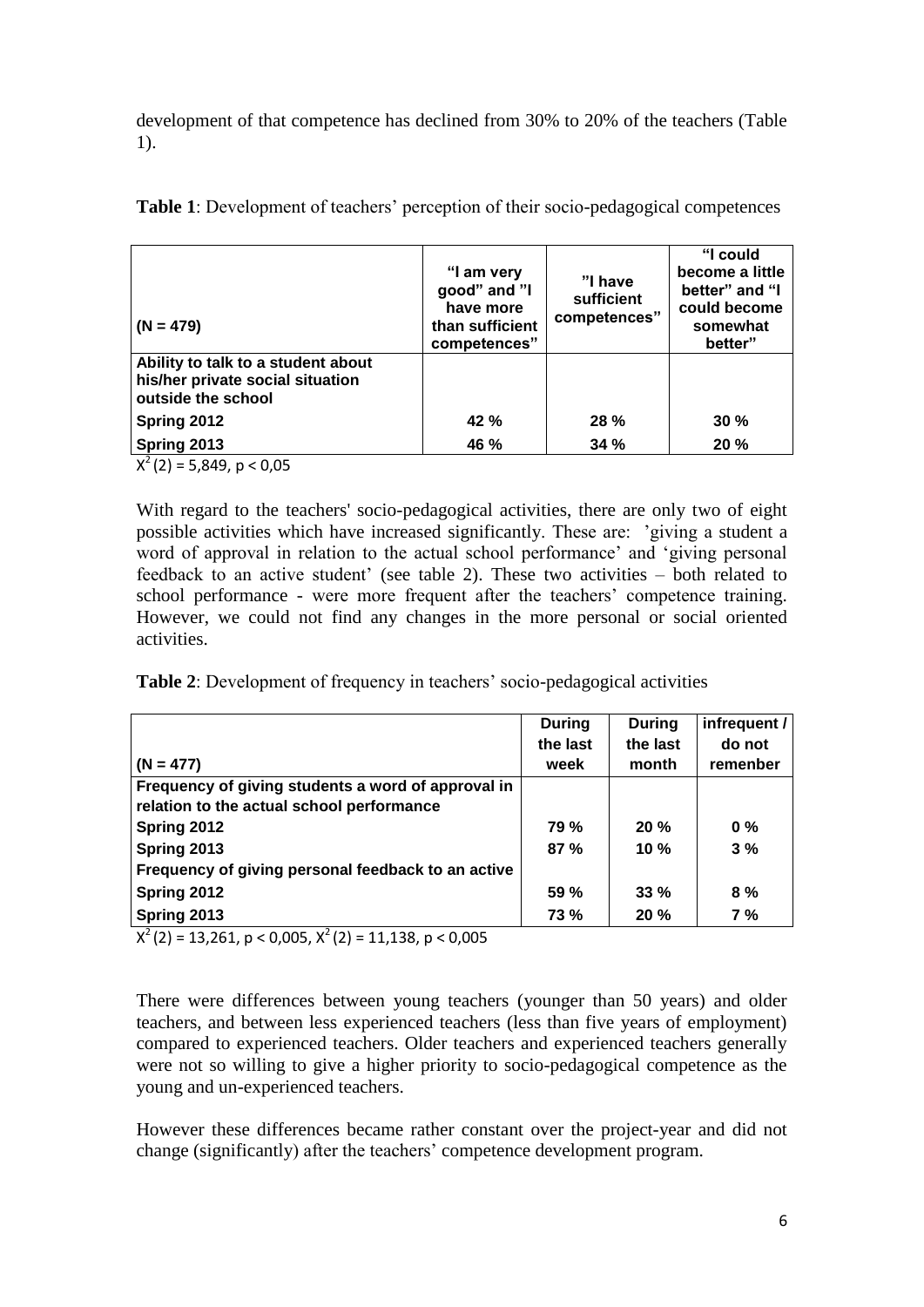The teachers were asked to state their perception of the relative composition of their own competences as regards to academic competence, didactical competence, and socio-pedagogical competence. Similarly, they were asked to state how they viewed the ideal or wanted relative distribution of these competencies. The teachers were asked to distribute a total amount of 100 points between the three categories.

There was a systematic and significant difference between the actual and the ideal distribution. The average of the relative share of the perception of the actual sociopedagogical competence is 22.9 points. The average of the relative share of the perception of the ideal socio-pedagogical competence is 26.9 points. Obviously the teachers found that there was a lack of socio-pedagogical competence in the total competence. At the beginning of the project the teachers as a group wanted to give a higher priority to the socio-pedagogical competence.

Opposite to what was expected, we found that the teachers' perception of the relative importance of the socio-pedagogical competence compared to the importance of the subject-competence and subject-didactic-competence was only slightly (and not significantly) changed after the training program.

The insight obtained from the questionnaire survey can be extended with the results from interviews and data from the written logs from the teachers participating in the training program.

From the interviews it appears that the primary focus in the training program was on more general pedagogical issues rather than on specific socio-pedagogical activities that could be brought into the classroom. Thus, the teachers had difficulties providing examples of the effects which the various initiatives may have had on the project's strategic objectives. To the question: 'What new socio-pedagogical initiatives have you taken after you have completed the programme?' the general answer was: 'Many activities, but not many new'. However, there was a general agreement that a greater focus on course participants was important.

In the logs the teachers described a number of activities which they conducted for the purpose of reducing absence and drop-out rates. It was very specific activities e.g. performing personal interviews with students or arranging social activities e.g. class get-togethers. The teachers generally agreed that their initiatives had a positive impact on the students. However, there are only a few examples that directly point to reducing absence and drop-out rates.

In relation to 'what extend these socio-pedagogical activities were new in relation to what they use to do', the teachers told us that 'most of them are activities that they previously had carried out'. However, almost half of the teachers replied that they were doing something different in their practice.

The most significant effect of the teachers' competence development is that they 'have been given a new view of the importance of drop-out' or they have 'given more thought to the importance, it has'. Some refer directly to the competence development program and to what they had learned, for example attention to classroom management and to the importance of the various course participant types' significance to the teaching.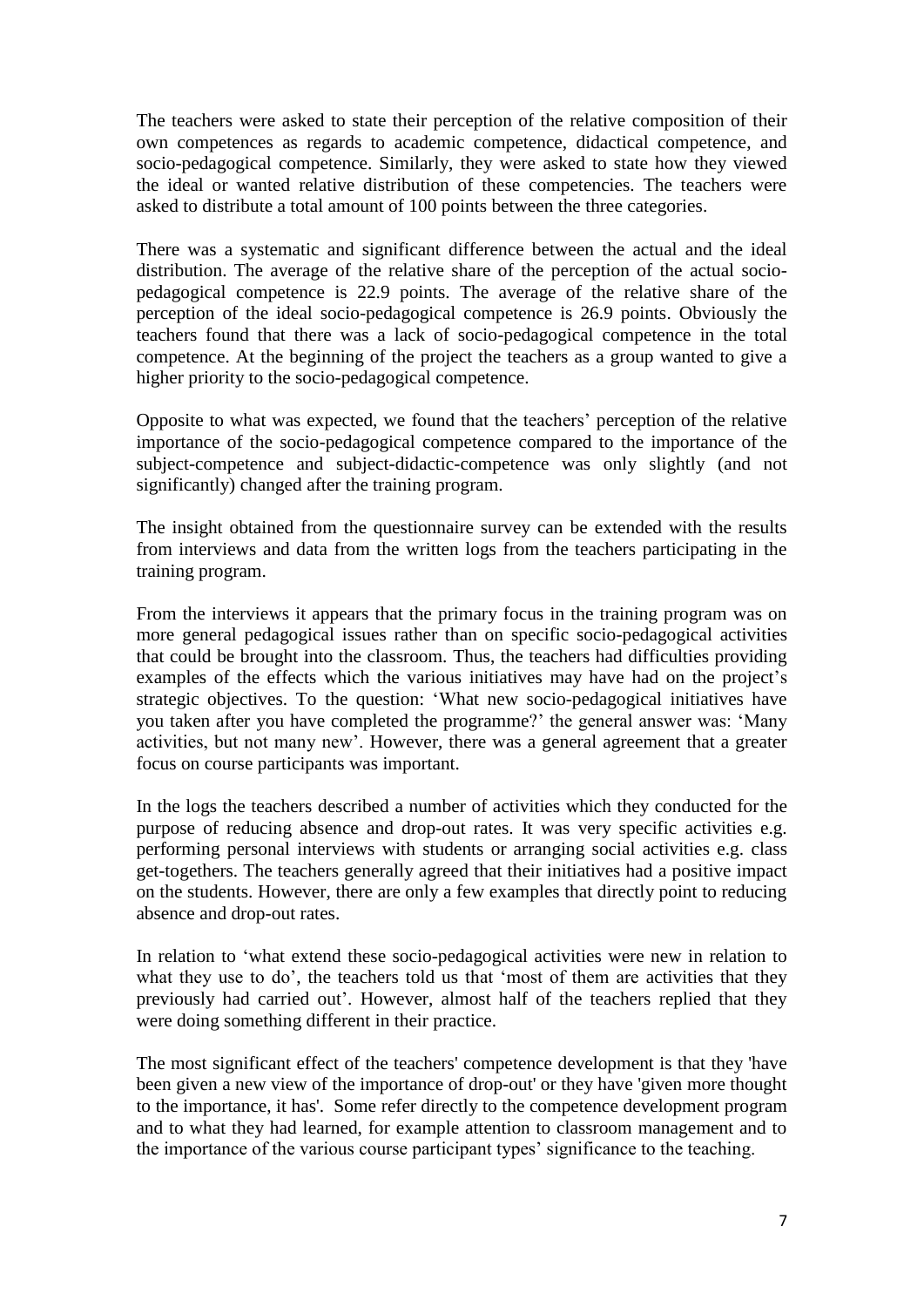While the figures from the questionnaire survey leave us with the picture of 'nothing much has happened' the information form, the interview, and logs paint a slightly different picture: 'nothing much new has happened, but the teachers have become much more alert to the problems related to drop-out'.

*The impact on retention.* If we look at the absence and drop-out rate, which is the main focus of the project, the figures actually show an improvement compared to previous years. The figures are shown in Table 3.

| (N>10.000)              | <b>Baseline</b><br>2008/2011 |        | 1 <sup>st</sup> year 2012 $\int 2^{nd}$ year 2013 |
|-------------------------|------------------------------|--------|---------------------------------------------------|
| Drop-out from education | 30,1%                        | 26,1%  | 22,1%                                             |
| Absence from lessons    | 24.9 %                       | 24,0 % | 24,6 %                                            |

**Table 3:** Drop-out and absence rates in different years in per cent

What is interesting is that while absence rates have been fairly constant over the years and during the intervention period, the drop-out rates have clearly been reduced. The reduction is evident both when comparing the baseline figures (the average of three years) with the first year figures and when comparing the first and the second year figures. The decline in drop-out rates is notable compared to the figures nationwide. On national basis the drop-out rate has been stable and still above 30% in the years 2008-2013.

Although the students do not attend class on a more frequent basis there still seems to be an impact from the different activities regarding students' willingness to complete their studies. The drop-out rates declines systematically during the intervention period.

We do not find any significant differences between the five adult education centres. With data from the first part of the study we are not able to point out a more specific or differentiated relation between the content on the training programme and the effect on drop-out rates. Until now we can only conclude that if you train the teacher in using the students' preconditions and to be better at handling conflicts in the classroom it seems to have a positive effect on the drop-out rate.

## **Conclusion**

Although it is not possible to document a more comprehensive and specific change in the teachers' attitudes and specific behaviour, the focus on the socio-pedagogical competence has had an impact on the desired parameter: retention.

The preliminary conclusion is that it is the general attitude in the teacher groups towards the importance of reducing drop-out rates which is of significance for the effects. One effect is that the teachers 'think with a new perspective on dropping out'. This new 'thinking' is transformed into actions, which the teachers find difficult to describe, and which it so far has been difficult to document through the applied data collection methods.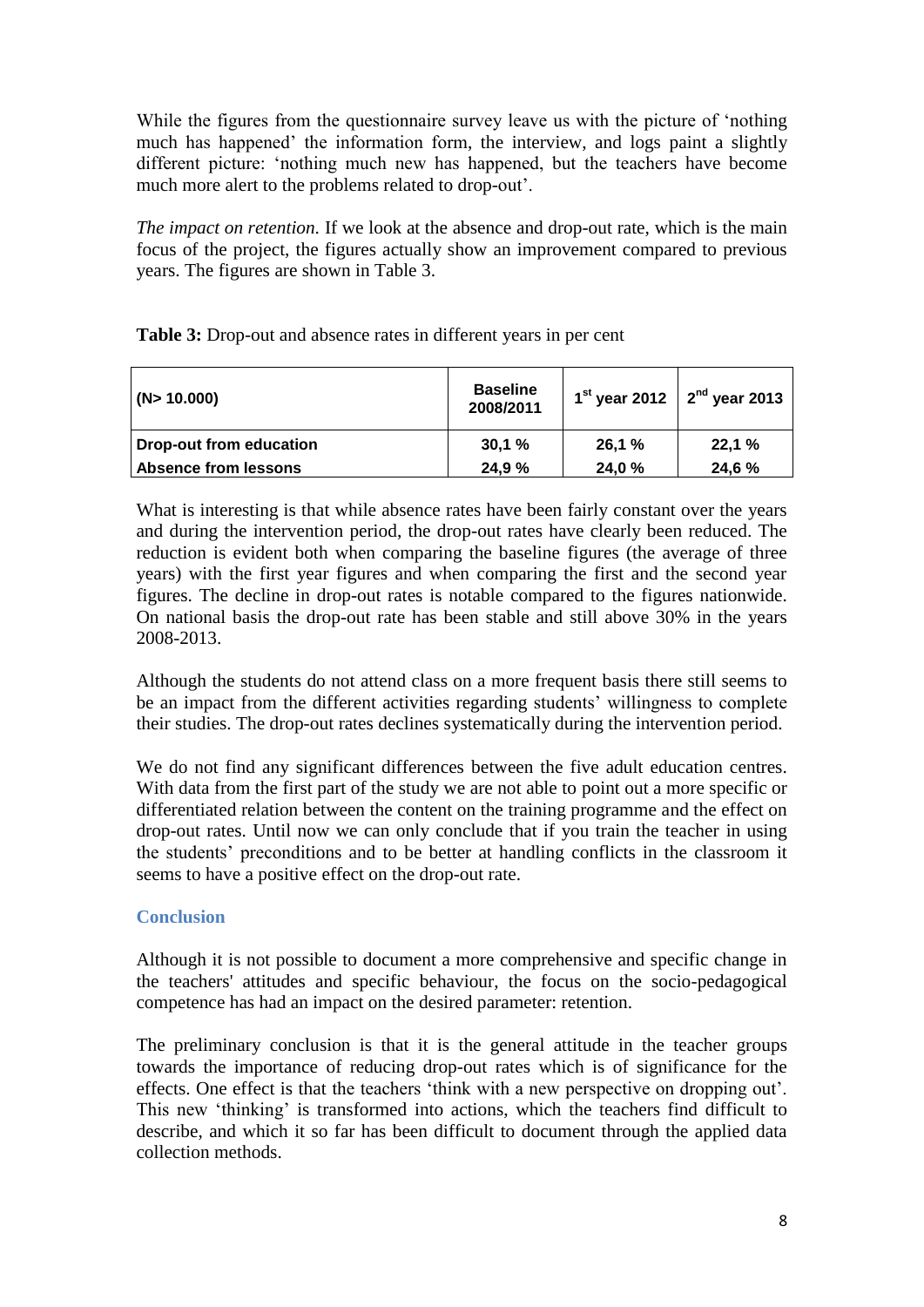At present the project supports the original assumption that a competence development program and knowledge sharing activities among the teachers can lead to a decline in the students' drop-out.

In the remaining part of the research project until the end of 2014 the training program and knowledge sharing activities continues. Our goal is to give a more precise and differentiated description of what kind of teacher training will have the most comprehensive effect on student drop-out rates. We too want to investigate whether a more specific effect of the training program on the teachers' attitudes and sociopedagogical activities can be documented.

### **References**

Antoniou, P., & Kyriakides, L. (2013). A Dynamic Integrated Approach to Teacher Professional Development: Impact and Sustainability of the Effects on Improving Teacher Behaviour and Student Outcomes. In: *Teaching and Teacher Education*, 29(1), 1-12.

Belzer, A. (2003), Toward Broadening the Definition of Impact in Professional Development for ABE Practitioners. In: *Adult Basic Education* 13 (1), 44-59.

Bernhardsson, N. & Lattke, S. (eds.) (2011). *Core Competencies of Adult Learning Facilitators in Europe. Findings from a Transnational Delphi Survey Conducted by the Project "Qualified to Teach".* QF2TEACH, The German Institute for Adult Education (DIE). [www.qf2teach.eu.](http://www.qf2teach.eu/)

Bragt, C.A.C., Bakx, A.W.E.A., Bergen, T.C.M. & Croon, M.A. (2011). Why students withdraw or continue their educational careers: a closer look at the differences in study approaches and personal reasons. In: *Journal of Vocational Education & Training,* 63 (2), 217-233.

Bruce, C. D., Esmonde, I., Ross, J., Dookie, L. & Beatty, R. (2010). The effects of sustained classroom-embedded teacher professional learning on teacher efficacy and related student achievement. In *Teaching and Teacher Education,* vol. 26 (8), 1598- 1608.

Dekker-Groen A.M., M.F. van der Schaaf & K.M. Stokking (2013). A teacher competence development programme for supporting students' reflection skills. In: *Teachers and Teaching: Theory and Practice*, 19 (2), 150-171.

Duffield, S., Wagemana, J. & Hodge, A. (2013) Examining how professional development impacted teachers and students of U.S. history courses. In: *Journal of Social Studies Research*, 37 (2), 85-96.

Fincher, M. (2010). Adult student retention: A practical approach to retention improvement through learning enhancement. In: *Journal of Continuing Higher Education*, 58(1), 12-18.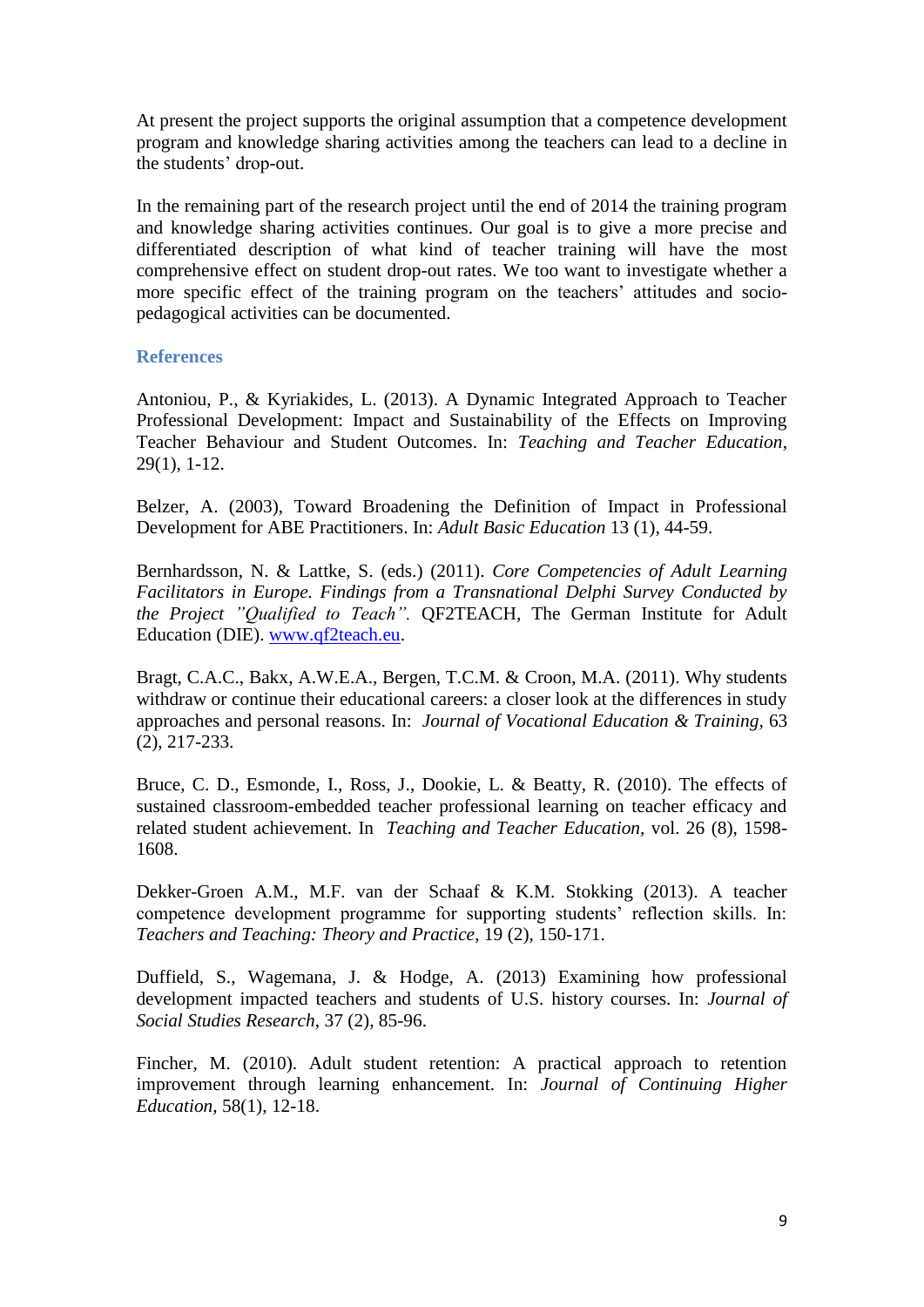Goldschmidt, P. & Phelps, G. (2010). Does teacher professional development affect content and pedagogical knowledge: How much and for how long? In: *[Economics of](http://ideas.repec.org/s/eee/ecoedu.html)  [Education Review](http://ideas.repec.org/s/eee/ecoedu.html)*. 29 (3), 432-439.

Harris, D.N. & T.R. Sass (2011). Teacher training, teacher quality and student achievement. In: *[Journal of Public Economics.](http://ideas.repec.org/s/eee/pubeco.html)* 95: (7-8), 798-812.

Jeffrey, C.V., Hirschy, A.S., Bremer, C.D., Novillo, W., Castellano, M. Banister, A. (2011). Keeping At-Risk Students in School: A Systematic Review of College Retention Programs. In: *Educational Evaluation and Policy Analysis,* 33, no. 2, 214- 234.

Kerka, S. (2003). Does Adult Educator Professional Development make a difference? *ERIC Clearinghouse on Adult, Career and Vocational Education (ACVE), Myths and* Realities, 28. The Ohio State University College of Education.

Lamb, S., Markussen, E., Teese, R., Sandberg, N. & Polesel, J. (2011). *School Dropout and Completion. International Comparative Studies in Theory and Policy.* Springer.

Lamote, C., Spreybroeck, S., Noortgate, W.V.D. & Damme, J.V. (2013). Different pathways towards dropout: the role of engagement in early school leaving. In *Oxford Review of Education,* 2013, vol. 39, no. 6, 739-760.

Lancaster, S., Milia, L. D. & Cameron, R. (2012). Supervisor behaviours that facilitate training transfer. In *Journal of Workplace Learning*, vol. 25 (1), 6-22.

Larsen, L.L. & Wahlgren, B. (2010). Effects of teacher training. In Egetenmeyer, R. & Nuissl, E. (2010). *Teachers and Trainers in Adult and Lifelong Learning – Asian and European Perspectives.* Frankfurt am Main: Peter Lang.

Lippke, L. (2012) Who am I supposed to let down? The caring work and emotional practices of vocational education training teachers working with potential drop-out students. *Journal of Workplace Learning*, 24 (7), 461-472.

Marquard, M., & Sørensen, S. H. (2011). *Den Nordiske Voksenlærer - en kortlægning af kompetencekrav til voksenlærere og uddannelsesmuligheder inden for det voksenpædagogiske område i de nordiske lande.* København: Nationalt Center for Kompetenceudvikling (english summary). [www.nck.au.dk.](http://www.nck.au.dk/)

Nuissl, E., Lattke, S. (eds.). (2008). *Qualifying adult learning professionals in Europe.* Bielefeld: W. Bertelsmann Verlag.

Rotgans, J. I. & Schmidt, H. G. (2011). The role of teachers in facilitating situational interest in an active-learning classroom. In *Teacher and Teacher Education,* 27 (1), 37-42.

Rumberger, R. & Lim, S.A. (2008). *Why Students Drop Out of School: A Review of 25 Years of Research.* California Dropout Project. Policy Brief 15. Santa Barbara: University of California.